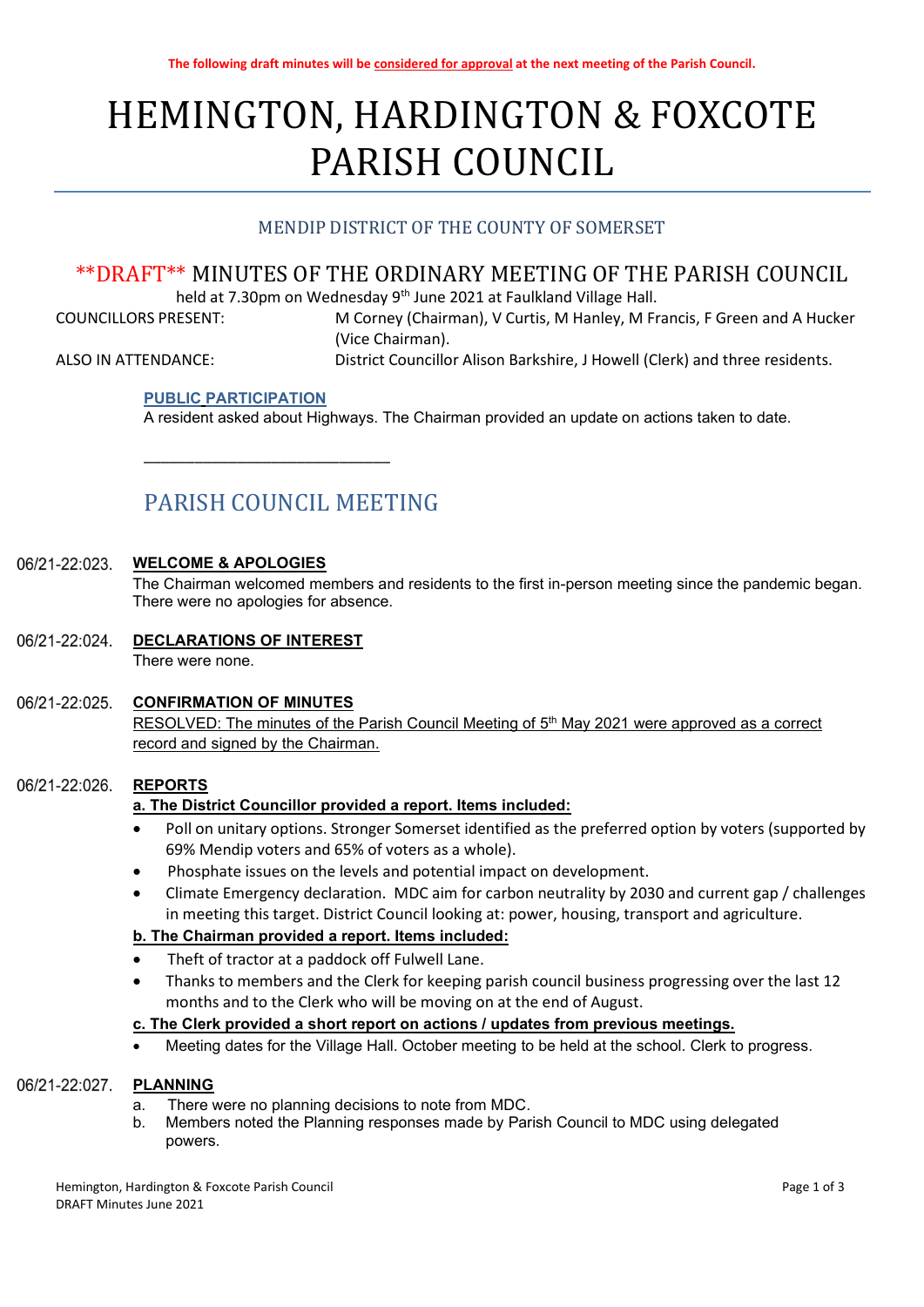| <b>Planning Application</b>      | Location                                                                                                                                                                                                                                                                                                                                 |            | <b>Proposal and PC</b><br>response                                      |
|----------------------------------|------------------------------------------------------------------------------------------------------------------------------------------------------------------------------------------------------------------------------------------------------------------------------------------------------------------------------------------|------------|-------------------------------------------------------------------------|
| 2021/0861/LBC &<br>2021/0860/HSE | Chapel Farm Faulkland To Norton St Philip Road<br>Faulkland<br>Proposal: Conversion of barn to annexe, installation of<br>skylights on the main<br>house roof slope facing south-west, installation of<br>replacement<br>skylights on roof slope facing north-east and partial infill<br>of the<br>study external doorway to form window |            | No response<br>submitted to MDC.<br>Response required<br>by 07/06/2020. |
| C.                               | The Parish Council considered the following Planning Application:                                                                                                                                                                                                                                                                        |            |                                                                         |
| <b>Planning Application</b>      | <b>Location and proposal</b>                                                                                                                                                                                                                                                                                                             |            | Proposal & deadline for response to MDC                                 |
| $2021/0826/H$ SE                 | ocation: 5 Dond Cottages Richan                                                                                                                                                                                                                                                                                                          | 10/06/2021 |                                                                         |

| 2021/0826/HSE | Location: 5 Pond Cottages Bishop      | 10/06/2021 |
|---------------|---------------------------------------|------------|
|               | <b>Street</b>                         |            |
|               | Proposal: Installation of 3No. dormer |            |
|               | windows                               |            |
| .<br>. .      | .<br>. .<br>.                         | .          |

RESOLVED: The Parish Council have no objections to this Planning Application and recommend approval.

d. The Secretary of State for Communities and Local Government has received an appeal APP/Q3305/W/21/3271662 Location: Building At Row Lane Laverton Frome Somerset BA2 7RA. The Parish Council have previously submitted a response to the Planning Inspectorate and Parish Council objections remain.

#### 06/21-22:028. **HIGHWAYS**

The Chairman provided an update on Highways matters. Highlights included:

- Disappointing response from SCC regarding a request from the Parish Council requesting a reduction of speed limit and double white lines (previously supported).
- Productive meeting with Neighbourhood Police Officer Toni Lines which included parish priorities of speeding and road safety. Police have advised that SCC implement requests to reduce speed limits, double white lines and further control and the Police are consulted at feasibility study stage.
- Dialogue with Kilmersdon Parish Council and Norton St Philip Parish Council. Kilmersdon Parish Council are collating a joint request to include Kilmersdon Parish Council, Norton St Philip and Hemington, Hardington and Foxcote Parish Council. Members agreed that if an unsatisfactory response is received the PC will write to SCC asking for support from local PM and District Cllrs to formally investigate a reduction of speed limit and double white lines.
- Auto Speed Watch previous resistance from the PCC to use the data and developments that ICO have approved ASW as compliant. In the last month 574 movements exceeded 38mph in daylight hours.
- Further police assistance with speeding motorists including a request for additional motorcycle resources.
- Potholes Clerk to progress with Cllr Hucker.

#### 06/21-22:029. PLAY AREA

Members thanked Cllr Green for removing one of the play area towers and climbing rope structure. Cllr Hucker provided a report on the condition of the Play Area.

Action: The Clerk will book in the annual Play Area inspection.

A Cllr raised the position of the Play equipment. The Chairman provided an update on quotes (2 now received). There may be an opportunity to spread payment over 3 years. Cllr Corney and Cllr Hanley to progress grant funding opportunities / applications.

#### 06/21-22:030. FINANCES

RESOLVED: The Parish Council approved the payment schedule for June 2021.

| <b>Cheque</b>                     | Paid to                                                                       | Amount  |
|-----------------------------------|-------------------------------------------------------------------------------|---------|
|                                   | Mrs J Howell                                                                  |         |
| 1187                              | Basic pay, phone, work from home<br>expense, printer ink. Final Zoom invoice. | £303.78 |
| Total payments approved June 2021 | £303.78                                                                       |         |